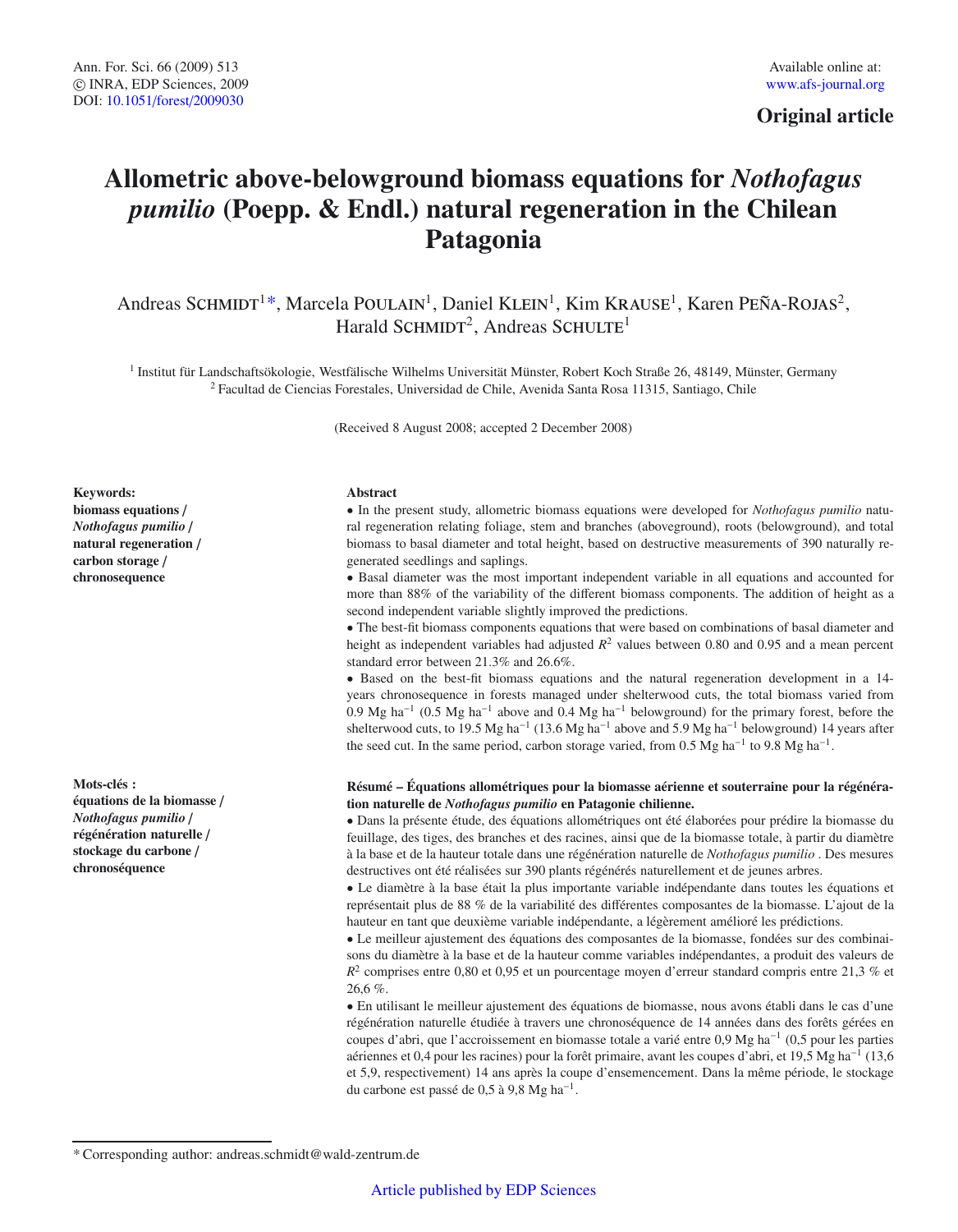# **1. INTRODUCTION**

Estimation of the biomass of trees at the seedling and sapling stages is used for forest fuel inventories, for assessing the potential of young stands as fibre sources, as indicators of net primary production and for assessing the stand's potential for carbon sequestration (Wagner and Ter-Mikaelian, [1999\)](#page-7-0). Seedling biomass has also been demonstrated to be the best response variable to competition from surrounding vegetation for many tree species (Ter-Mikaelian and Parker, [2000\)](#page-7-1). Therefore, estimates of seedling and sapling biomass can also be used to evaluate early performance of forest regeneration exposed to various management practices and to develop silvicultural guidelines to promote the growth of desired tree species (Ter-Mikaelian and Parker, [2000\)](#page-7-1). Biomass estimation can be done based on a destructive sample of the trees and the weight of each component, such as stem, branches, foliage, and roots (Parresol, [2001;](#page-7-2) Zianis and Mencuccini, [2003\)](#page-7-3). Direct harvesting methods for estimating biomass are labor-intensive and time-consuming (Zianis and Mencuccini, [2003\)](#page-7-3). The most common procedure used to estimate tree biomass is through the use of regression equations. In these equations, the biomass of each tree component is related by regression to one or more dimension variables of the standing tree (Parresol, [1999;](#page-7-4) Verwijst, [1991;](#page-7-5) Zianis and Mencuccini, [2003\)](#page-7-3). The inclusion of height as a predictor variable in allometric biomass estimations is important if the equations are intended to be applied to trees growing at sites other than the one at which the equation was formulated (Jackson et al., [1995;](#page-7-6) Stewart et al., [1992\)](#page-7-7). Most allometric equations have been developed for mature trees, and relatively few studies have focused on saplings or seedlings (Geudens et al., [2004](#page-7-8); Wagner and Ter-Mikaelian, [1999](#page-7-0)).

The genus *Nothofagus* occurs in Chile, Argentina, New Zealand, Australia and New Guinea (Veblen et al., [1996\)](#page-7-9). *Nothofagus pumilio* forests are the most important native forest resource in southern Chile and Argentina (Bartsch and Rapp, [1994;](#page-7-10) Cuevas, [2002\)](#page-7-11), covering 3 400 346 ha from 35◦ 35' S to 56◦ 00' S in Chile and 1 526 275 ha from 37◦ 30' S to 56◦ 00' S in Argentina (Bava, [1999](#page-7-12); Rosenfeld et al., [2006\)](#page-7-13). The current silvicultural method applied to these forests is the shelterwood cutting (Martinez Pastur et al., [2007;](#page-7-14) Schmidt et al., [2003\)](#page-7-15). This method involves two main steps, a seed cut and a removal cut. The seed cut is a cutting performed to open the stand sufficiently to promote the establishment and development of natural regeneration. The removal cut is done when natural regeneration is well established to remove the residual canopy of the old stand and to allow the new stand to grow.

Above and below-ground biomass and carbon storage of *Nothofagus* forests have been partially studied especially at seedlings and saplings stages.

The objectives of this study were to develop allometric equations that enable estimation of total aboveground (foliage; stem and branches) and belowground biomass for natural regeneration of lenga (*Nothofagus pumilio*) and quantify the amount of biomass and carbon storage in the natural regeneration at different development stages, in a 14-years chronosequence after shelterwood cuts, in the Chilean Patagonia.

# **2. MATERIALS AND METHODS**

#### **2.1. Study area**

This study was carried out in the periods January-February 2006 and January-February 2007, in the estate of "Monte Alto", Province of Ultima Esperanza, Region of Magallanes, Chile, 52◦ 05' S and 71◦ 42' W (Fig. [1\)](#page-2-0). The study area is a continuum of pure old-growth lenga forests managed by shelterwood cuts.

The mean annual temperature is 5 ◦C and the annual average precipitation of 596 mm is homogenously distributed throughout the year (Schmidt et al., [2003](#page-7-15)). During summer, strong winds are fre-quent, with gusts attaining 120 km h<sup>-1</sup> (Caldentey et al., [2001](#page-7-16)). The topography corresponds to gently undulating hillocks, with maximum slopes of 20%. Soils are derived from glacial drift and volcanic materials with sand-loam textural classes. Soils under Lenga forests can exhibit podzolization, characterized by the presence of E and Bhs horizons. The origin of the E horizon is thought to be volcanic ash, altered by eluviation processes (Klein et al., [2008](#page-7-17)). Rooting systems are mostly concentrated in the first 50 cm of the profile (Schmidt et al., [2008](#page-7-18)).

# **2.2. Forest stands**

Four adjacent forest stands with natural regeneration at different development stages after shelterwood cuts were selected: two stands that had been subjected to seed cuts three and eight years, respectively, before this study (S3 and S8); and a stand subjected to both a seed cut and a final cut of the residual canopy, 14 and four years, respectively, prior to this study (S14), and one non-intervened primary forest stand (P). We used the four different-aged shelterwood stands as a chronosequence. The forest structure of the stands was characterized by the number of trees ha−<sup>1</sup> and the basal area of the mature trees (measured at breast height) Table [I.](#page-2-1)

Twenty regeneration inventory plots  $(2 \text{ m}^2)$  were systematically distributed in each stand at 20 m intervals in two parallel transects separated by 60 m. The total plant height, basal diameter (measured at ground level), and number of seedlings (total height  $< 140$  cm) and saplings (total height > 140 cm, *DBH* < 5 cm) (Rebertus and Veblen, [1993](#page-7-19)) were measured in each plot to determine natural regeneration density, height, basal diameter and height classes distribution, Tables [I](#page-2-1) and [II,](#page-3-0) respectively.

### **2.3. Biomass sampling**

A total of 390 seedlings and saplings with basal diameter between 0.1 and 7.1 cm and total heights ranging from 3 to 365 cm were destructively sampled from the stands described in Table [I.](#page-2-1) A summary of the descriptive statistics of the sampled seedlings and saplings is presented in Table [III.](#page-3-1) The whole root system of each collected seedling and sapling was excavated. The sandy loam textured soil, and the use of shovels and air at a pressure of 4 to 7 bars (Schmidt et al., [2008](#page-7-18)), allowed each root system to be extracted nearly intact. The height between the root collar and the top was measured to the nearest 0.1 cm. The basal diameter was measured to the nearest 0.1 mm using a calliper. Sampled seedlings and saplings were separated at the root-collar in aboveground biomass (foliage, stem and branches) and belowground biomass (including stump and roots).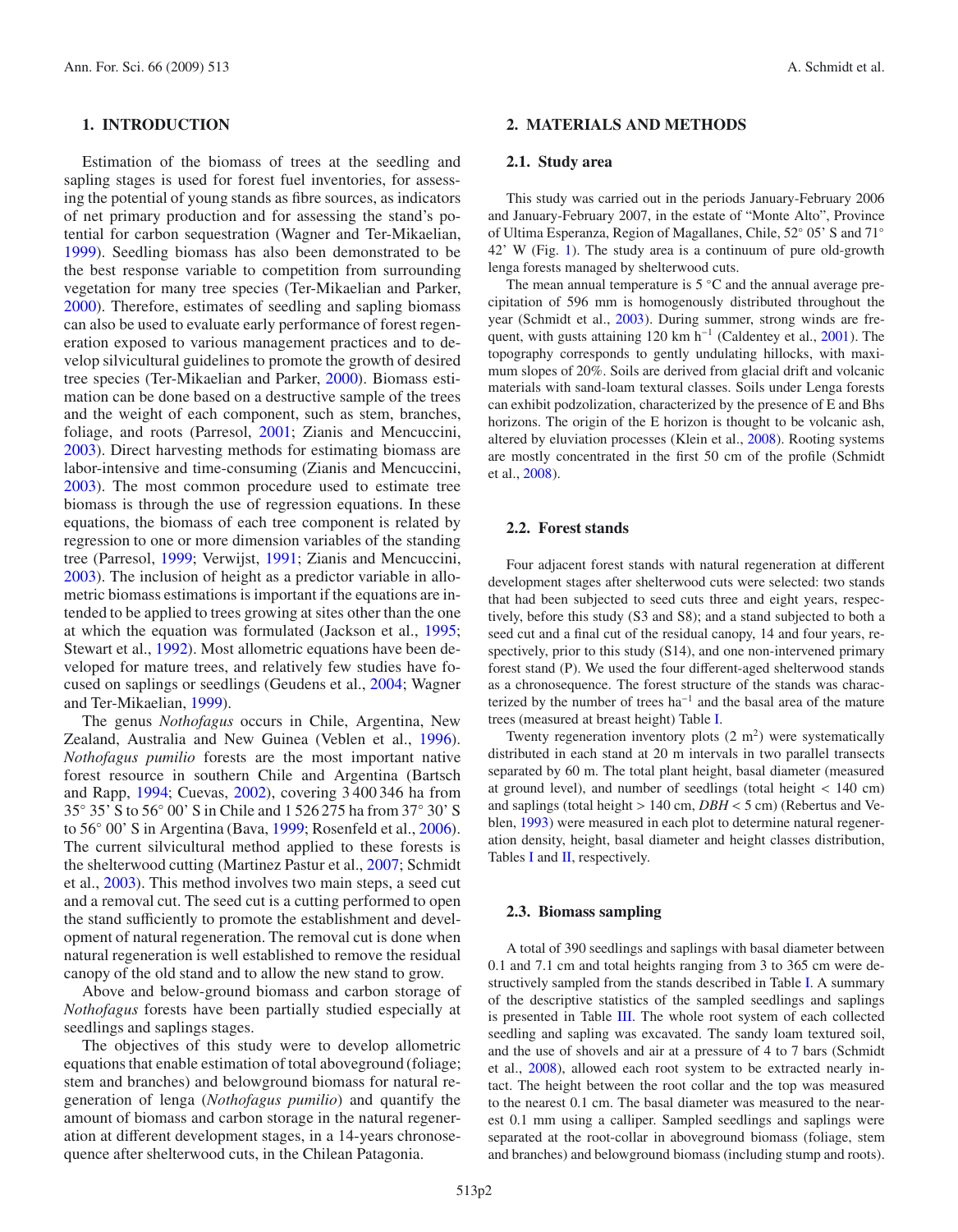

<span id="page-2-1"></span><span id="page-2-0"></span>**Figure 1.** General location of the study area.

**Table I.** Original and residual forest structure of the forest stands.

|                 | Original structure |                         | Residual structure |                         |                  | Natural regeneration |           |
|-----------------|--------------------|-------------------------|--------------------|-------------------------|------------------|----------------------|-----------|
|                 |                    | BA                      | N.                 | BA                      | RD               | Н                    | <b>BD</b> |
| Stand           | (trees $ha^{-1}$ ) | $(m^2 \text{ ha}^{-1})$ | (trees $ha^{-1}$   | $(m^2 \text{ ha}^{-1})$ | (stems $ha^{-1}$ | (cm)                 | (mm)      |
| Þ               | 845                | 64.0                    | 845                | 64.0                    | 490,500          | 7.5                  | 1.5       |
| S <sub>3</sub>  | 630                | 61.4                    | 222                | 29.3                    | 439,500          | 18.1                 | 3.6       |
| S <sub>8</sub>  | 400                | 69.9                    | 163                | 37.8                    | 301,500          | 31.4                 | 4.9       |
| S <sub>14</sub> | 415                | 74.8                    |                    | 4.7                     | 287,250          | 97.1                 | 13.2      |

*N* is tree density; *BA* is basal area; *RD* is natural regeneration density; *H* is the average height of the natural regeneration; *BD* is the average basal diameter of the natural regeneration.

The samples had been oven-dried to a constant weight at 65 ◦C and weighed on an electronic scale to the nearest 0.01 g. Carbon content for foliage  $(n = 10)$  and stem  $(n = 10)$  was measured by dry combustion using an EA 3000 elementary analyzer following DIN ISO 10 694.

# **2.4. Regression analysis**

Different models for estimating total-tree and tree-component biomass were used in former studies. The commonly used mathematical model is the allometric equation corresponding to the following power form:

$$
Y = aX^b \tag{1}
$$

where *Y* is the total oven-dry biomass or one of its components (kg), *X* is a seedling and/or sapling dimension variable – basal diameter (*D* in cm), height (*H* in cm),  $D^2$  (cm<sup>2</sup>) or  $D^2H$  (cm<sup>3</sup>); *a* and *b* are model parameters (Geudens et al., [2004](#page-7-8); Parresol, [1999](#page-7-4)). This equation describes a curved line passing through the origin and is commonly used to describe the relation between tree biomass and basal diameter. It also provides a good balance of accurate predictions and low data requirements (Ter-Mikaelian and Korzukhin, [1997](#page-7-20); Ter-Mikaelian and Parker, [2000](#page-7-1)). The parameters of the equation were estimated using least squares procedures after the transformation of the non-linear equation into a linear equation, applying logarithms to both sides of the equation (Cole and Ewel, [2006](#page-7-21); Geudens et al., [2004](#page-7-8); Parresol, [1999\)](#page-7-4). The log-log regression takes the form:

$$
\ln Y = \ln a + b \ln X + \varepsilon. \tag{2}
$$

<span id="page-2-2"></span>Since users need predictions in arithmetic units rather than logarithmic units, the best-fit equations were back-transformed to their original form. Reverse transformation on an arithmetic scale produces a systematic underestimation of the dependent variable (Baskerville, [1972;](#page-7-22) Ter-Mikaelian and Parker, [2000](#page-7-1)). Several procedures for correcting bias in logarithmic regression estimates have been reported. In this study, the logarithmic bias correction term added to the intercept before back-transformation was:

$$
CF = SEE^2/2 \tag{3}
$$

where *CF* is the correction factor and *SEE* is the standard error of the estimation (Baskerville, [1972](#page-7-22); Zianis and Mencuccini, [2003](#page-7-3)). The selection of the best models was based on the highest coefficient of adjusted determination for logarithmic regression  $(R<sub>aj</sub><sup>2</sup>)$ , the lowest standard error of estimate (*SEE*), and the lowest Furnival's index (*FI*) (Parresol, [1999](#page-7-4)). The coefficient of adjusted determination is calculated as:

$$
R_{\rm aj}^2 = 1 - (RSS/TSS)
$$
 (4)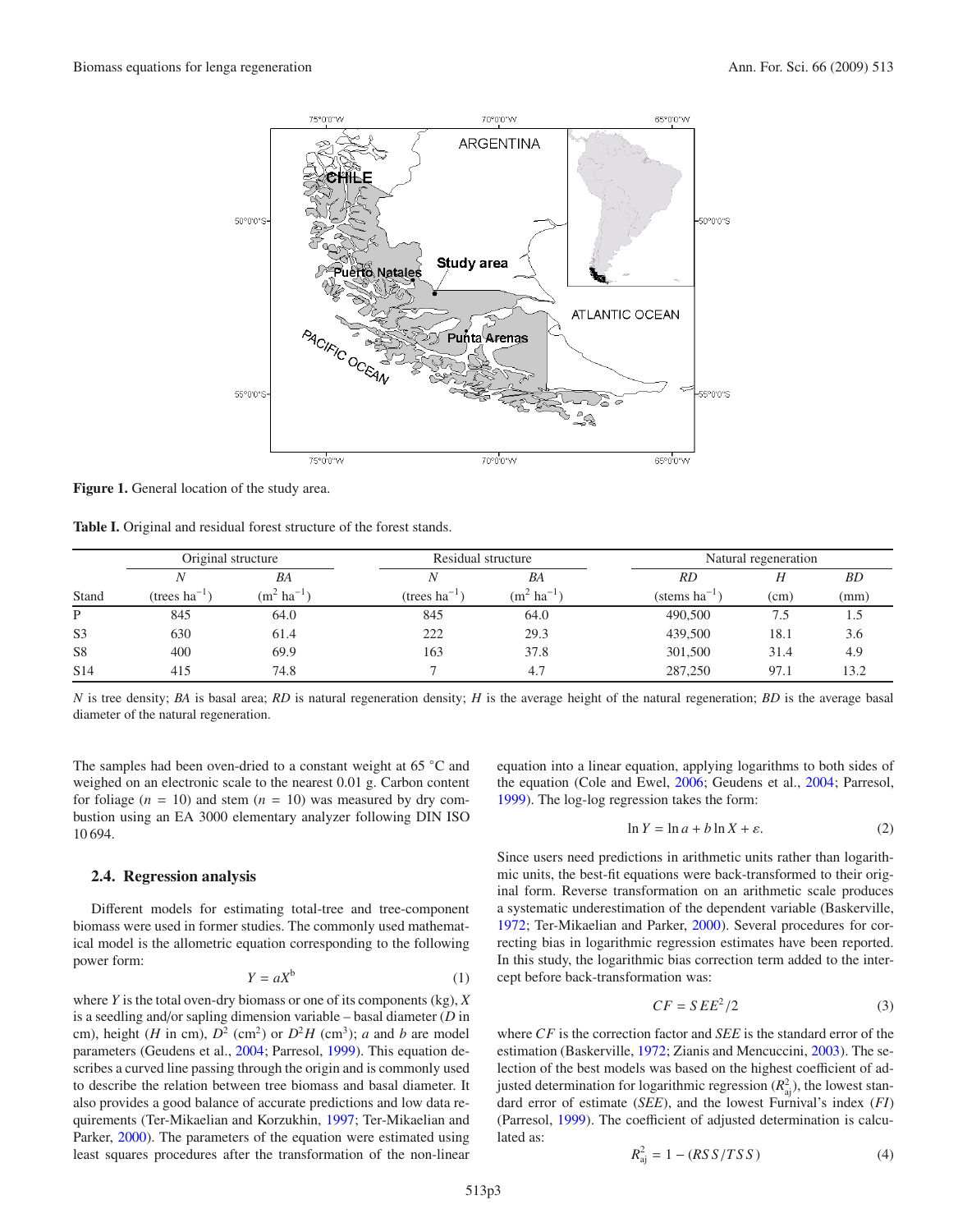| Height classes |                    | S <sub>3</sub>     | S8                 | S <sub>14</sub>    |
|----------------|--------------------|--------------------|--------------------|--------------------|
| (cm)           | (stems $ha^{-1}$ ) | (stems $ha^{-1}$ ) | (stems $ha^{-1}$ ) | (stems $ha^{-1}$ ) |
| $0 - 10$       | 418.500            | 140.000            | 82.500             | 7.250              |
| $11 - 30$      | 54.500             | 225.750            | 126.500            | 32.000             |
| $31 - 50$      | 4.750              | 64.000             | 26.500             | 41.000             |
| $51 - 100$     | 7.500              | 9.250              | 47.000             | 95.750             |
| >101           | 5.250              | 500                | 19.000             | 111.250            |
| Total plants   | 490.500            | 439.500            | 301.500            | 287.250            |

<span id="page-3-1"></span><span id="page-3-0"></span>**Table II.** Regeneration density (stems  $ha^{-1}$ ) distributed in height classes (cm) in the forest stands.

**Table III.** General statistics for variables used in the development of allometric biomass equations for *Nothofagus pumilio* natural regeneration  $(N = 390)$ .

|                | ΒD   | Н     | ТB      | AB      | FB     | SBB     | BB     |
|----------------|------|-------|---------|---------|--------|---------|--------|
|                | (mm) | (cm)  | (g)     | (g)     | (g)    | (g)     | (g)    |
| Min.           | 1.0  | 2.5   | 0.23    | 0.06    | 0.01   | 0.05    | 0.06   |
| Max.           | 72.0 | 365.0 | 2623.50 | 1838.52 | 364.12 | 1545.10 | 785.00 |
| Mean           | 8.6  | 54.9  | 75.74   | 51.20   | 7.22   | 44.74   | 23.77  |
| Standard error | 0.4  | 2.8   | 13.04   | 9.70    | 1.22   | 8.66    | 3.54   |

*BD* is the basal diameter; H is height; *TB* is total biomass (dry weight); *AB* is aboveground biomass; *FB* is foliage biomass; *SBB* is stem + branches biomass and *BB* is belowground biomass.

$$
RSS = \sum_{i=1}^{n} (Y_i - \hat{Y}_i)^2
$$
 (5)

$$
TSS = \sum_{i=1}^{n} (Y_i - \bar{Y}_i)^2
$$
 (6)

were  $\hat{Y}_i$  is the estimated biomass,  $Y_i$  is the observed biomass and  $\bar{Y}_i$ is the arithmetic mean of *Y*. The standard error of estimate is calculated as:

$$
SEE = \sqrt{RSS/(n-p)}\tag{7}
$$

<span id="page-3-2"></span>where  $n$  is the number of observations and  $p$  is the number of model parameters. The general formula for Furnival's index (*FI*) is:

$$
FI = [f'(Y)] \times RMSE
$$
 (8)

where  $f'(Y)$  is the derivative of the dependent variable, the brackets represent the geometric mean, and *RMSE* is the root mean square error of the fitted equation (Parresol, [1999\)](#page-7-4). The mean percent standard error  $\bar{S}$ <sup>(%)</sup> between the predictions and the raw data was used to assess the performance of the different models. This statistic indicates the size of the error as a percentage of the mean of the distribution of  $Y_i$ . The expected value of  $\bar{S}(\%)$  is 0 (Parresol, [1999](#page-7-4); Zianis and Mencuccini, [2003](#page-7-3)).  $\bar{S}$ (%) is calculated as the average of the differences between observed and predicted values divided by observed values:

$$
\bar{S}(\%) = \frac{100}{n} \sum_{i=1}^{n} |Y_i - \hat{Y}_i| / \hat{Y}_i
$$
 (9)

where  $Y_i$  are the observed biomass values and  $\hat{Y}_i$  are the predicted biomass values. Durbin-Watson statistics were used as quality indicators of the fitted functions to test for correlated residuals and the Kolmogorov-Smirnoff test of normal distribution of the residuals. Outliers were identified and removed from the data set using scatterplot analysis and studentized residual threshold values > 3.0. Significance levels of 0.05 were used for all tests. Statistical and regression analyses were carried out using SPSS 11.3 (SPSS Inc., Chicago,

USA). The best-fit biomass equations were applied to the regeneration inventory data to estimate biomass (dry weight) accumulation (Mg ha<sup>-1</sup>) and the carbon storage (Mg ha<sup>-1</sup>) across the 14-years chronosequence.

# **3. RESULTS AND DISCUSSION**

# **3.1. Regression equations**

Scatterplots of the data indicated that biomass values (aboveground, belowground, and total) were non-linearly related to basal diameter and plant height, and that they exhibit heteroscedasticity (Fig. [2\)](#page-5-0). This coincides with the tendencies reported by Parresol [\(1999\)](#page-7-4).

The data were transformed using the logarithmic function and the least squares method was applied to estimate model parameters. The results are presented in Table [IV.](#page-4-0)

All the regression analyses showed a level of significance of  $P \sim 0.01$ ,  $R_{\text{aj}}^2$  values above 0.90  $(R_{\text{aj}}^2)$  given for logtransformed variables), a normal distribution, and independency of the residuals. Scatterplots of the residuals did not show patterns of increasing error variance with increasing predicted values. Basal diameter was the most important variable and explained more than 95% of the variability of the different biomass compartments, consistent with the results reported by Williams and Mc Clenahen [\(1984\)](#page-7-23) and Ter-Mikaelian and Parker (1999).

Height by itself was a good predictor of biomass with  $R_{\text{aj}}^2$ values above 0.90, but the addition of *H* as a second variable slightly improved the predictions. The correlation between *D* and *H* was 0.95 ( $P < 0.001$ ) and explains the low gains in prediction when *H* is included in the models (multicolinearity). Compared with *D* or *D*<sup>2</sup> only equations, *D*−*H* and *D*<sup>2</sup>*H*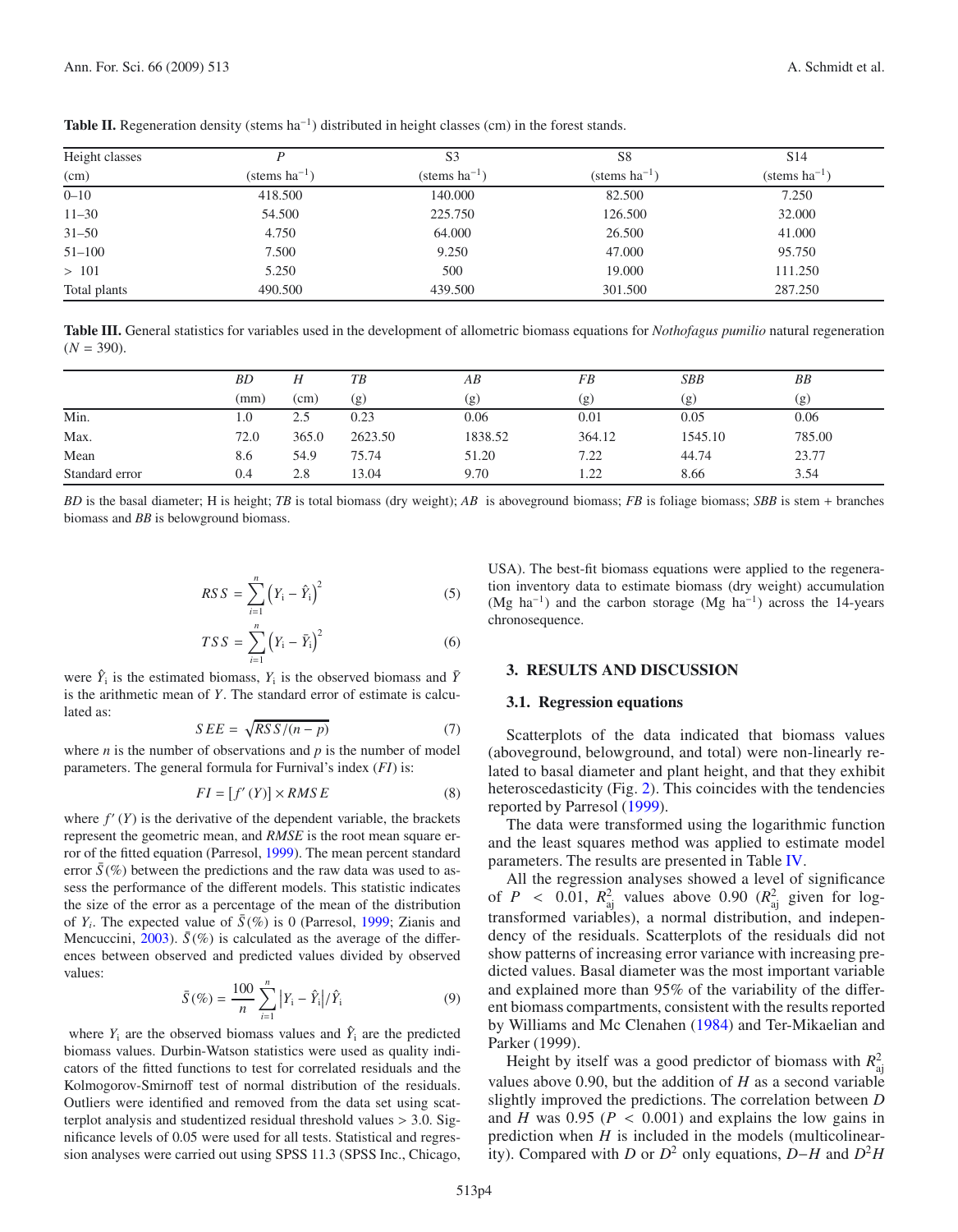| $v = (X)$<br>arameter estimates for allometric equation I<br>í<br>Í<br>$\frac{1}{2}$<br>o nasorano.<br><b>Amon OF</b><br>$\sim$ of any $-1$<br>ינט<br>נ<br>רייה הייז |
|----------------------------------------------------------------------------------------------------------------------------------------------------------------------|
| ranc o<br>ĺ<br>$\overline{a}$                                                                                                                                        |
|                                                                                                                                                                      |
|                                                                                                                                                                      |
|                                                                                                                                                                      |
|                                                                                                                                                                      |
|                                                                                                                                                                      |
| ∍                                                                                                                                                                    |

<span id="page-4-0"></span>

| Equation |                 |                                                                                                                                                                                                                                                                                                                                                                                                                                                                                               |                                                                                                                                                                                                                                                                                                   | d                | $\mathrel{\circ}$ | s.e. (a)                                                                                                                                                                                                                                                                                            | $s.e.$ (b) | s.e. (c) | $R_{\rm ai}^2$ | SEE            | FI                 | $\overline{C}$<br>$SEE^2$ | $\bar{S}(\%)$                                                                                                                                                                                                 |
|----------|-----------------|-----------------------------------------------------------------------------------------------------------------------------------------------------------------------------------------------------------------------------------------------------------------------------------------------------------------------------------------------------------------------------------------------------------------------------------------------------------------------------------------------|---------------------------------------------------------------------------------------------------------------------------------------------------------------------------------------------------------------------------------------------------------------------------------------------------|------------------|-------------------|-----------------------------------------------------------------------------------------------------------------------------------------------------------------------------------------------------------------------------------------------------------------------------------------------------|------------|----------|----------------|----------------|--------------------|---------------------------|---------------------------------------------------------------------------------------------------------------------------------------------------------------------------------------------------------------|
|          | AB              |                                                                                                                                                                                                                                                                                                                                                                                                                                                                                               | $-13.560$                                                                                                                                                                                                                                                                                         | 2.302            |                   | 0.119                                                                                                                                                                                                                                                                                               | 0.032      |          | 0.935          | 0.513          | 0.003              | 0.132                     |                                                                                                                                                                                                               |
|          | AB              |                                                                                                                                                                                                                                                                                                                                                                                                                                                                                               | $-3.986$                                                                                                                                                                                                                                                                                          |                  |                   | 0.021                                                                                                                                                                                                                                                                                               | 0.023      |          | 0.971          | 1.351          | 0.002              | 0.062                     |                                                                                                                                                                                                               |
|          | AB              |                                                                                                                                                                                                                                                                                                                                                                                                                                                                                               |                                                                                                                                                                                                                                                                                                   | 1.294            |                   | 0.019                                                                                                                                                                                                                                                                                               | 0.011      |          | 0.977          | 0.312          | 0.002              | 0.049                     |                                                                                                                                                                                                               |
|          | AB              |                                                                                                                                                                                                                                                                                                                                                                                                                                                                                               | $-3.972$<br>$-7.488$                                                                                                                                                                                                                                                                              |                  |                   | 0.021                                                                                                                                                                                                                                                                                               | 0.006      |          | 0.984          | 0.262          | 0.002              | 0.034                     |                                                                                                                                                                                                               |
|          | $\overline{AB}$ | $D^2 H^*$<br>$D, H$                                                                                                                                                                                                                                                                                                                                                                                                                                                                           | $-7.441$                                                                                                                                                                                                                                                                                          | $0.852$<br>1.717 | 0.841             |                                                                                                                                                                                                                                                                                                     | 0.052      | 0.047    | 0.983          | 0.262          | 0.002              | 0.034                     |                                                                                                                                                                                                               |
|          | SBB             |                                                                                                                                                                                                                                                                                                                                                                                                                                                                                               |                                                                                                                                                                                                                                                                                                   | 2.455            |                   |                                                                                                                                                                                                                                                                                                     | 0.031      |          | 0.944          | 0.510          | 0.003              | 0.130                     |                                                                                                                                                                                                               |
|          | SBB             |                                                                                                                                                                                                                                                                                                                                                                                                                                                                                               | $-14.352$<br>$-4.163$<br>$-4.229$<br>$-7.956$<br>$-8.061$<br>$-8.061$                                                                                                                                                                                                                             | 2.767            |                   | 0.194<br>0.118<br>0.022<br>0.022<br>0.022                                                                                                                                                                                                                                                           | 0.024      |          | 0.975          | 0.346          | 0.002              | 0.060                     |                                                                                                                                                                                                               |
|          | SBB             |                                                                                                                                                                                                                                                                                                                                                                                                                                                                                               |                                                                                                                                                                                                                                                                                                   | 1.378            |                   |                                                                                                                                                                                                                                                                                                     | 0.012      |          | 0.974          | 0.353          | 0.002              | 0.062                     |                                                                                                                                                                                                               |
|          | SBB             |                                                                                                                                                                                                                                                                                                                                                                                                                                                                                               |                                                                                                                                                                                                                                                                                                   | 0.908            |                   |                                                                                                                                                                                                                                                                                                     | 0.006      |          | 0.986          | 0.267          | 0.001              | 0.036                     |                                                                                                                                                                                                               |
|          | SBB             |                                                                                                                                                                                                                                                                                                                                                                                                                                                                                               |                                                                                                                                                                                                                                                                                                   | 1.785            | 0.932             |                                                                                                                                                                                                                                                                                                     | 0.055      | 0.049    | 0.985          | 0.268          | 0.001              | 0.036                     |                                                                                                                                                                                                               |
|          | F <sub>B</sub>  |                                                                                                                                                                                                                                                                                                                                                                                                                                                                                               |                                                                                                                                                                                                                                                                                                   | 1.792            |                   | 0.117                                                                                                                                                                                                                                                                                               | 0.032      |          | 0.900          | 0.541          | 0.002              | 0.146                     |                                                                                                                                                                                                               |
|          | F <sub>B</sub>  |                                                                                                                                                                                                                                                                                                                                                                                                                                                                                               |                                                                                                                                                                                                                                                                                                   | 117              |                   | 0.019                                                                                                                                                                                                                                                                                               | 0.021      |          | 0.968          | 0.310          | 0.001              | 0.048                     |                                                                                                                                                                                                               |
|          | FB              |                                                                                                                                                                                                                                                                                                                                                                                                                                                                                               |                                                                                                                                                                                                                                                                                                   | 1.060            |                   |                                                                                                                                                                                                                                                                                                     | 0.011      |          | 0.963          | 0.329          | 0.001              | 0.054                     |                                                                                                                                                                                                               |
|          | FB              |                                                                                                                                                                                                                                                                                                                                                                                                                                                                                               |                                                                                                                                                                                                                                                                                                   | 0.692            |                   |                                                                                                                                                                                                                                                                                                     | 0.007      |          | 0.965          | 0.320          | 0.001              | 0.051                     |                                                                                                                                                                                                               |
|          | FB              | $\begin{array}{c} \mathcal{D} \\ \mathcal{D} \\ \mathcal{D} \\ \mathcal{D} \\ \mathcal{D} \\ \mathcal{D} \\ \mathcal{D} \\ \mathcal{D} \\ \mathcal{D} \\ \mathcal{D} \\ \mathcal{D} \\ \mathcal{D} \\ \mathcal{D} \\ \mathcal{D} \\ \mathcal{D} \\ \mathcal{D} \\ \mathcal{D} \\ \mathcal{D} \\ \mathcal{D} \\ \mathcal{D} \\ \mathcal{D} \\ \mathcal{D} \\ \mathcal{D} \\ \mathcal{D} \\ \mathcal{D} \\ \mathcal{D} \\ \mathcal{D} \\ \mathcal{D} \\ \mathcal{D} \\ \mathcal{D} \\ \mathcal$ | 465<br>5.512<br>5.83 5.83<br>6.83 5.93<br>6.93 6.93<br>7.93<br>7.93<br>7.93<br>7.93<br>7.93<br>7.93<br>7.93<br>7.93<br>7.93<br>7.93<br>7.94<br>7.94<br>7.94<br>7.94<br>7.94<br>7.94<br>7.94<br>7.94<br>7.94<br>7.94<br>7.94<br>7.94<br>7.94<br>7.94<br>7.94<br>7.94<br>7.94<br>7.94<br>7.94<br>7. | 1.762            | 0.341             | $\begin{array}{l} 0.021 \\ 0.026 \\ 0.14 \\ 0.014 \\ 0.022 \\ 0.023 \\ 0.024 \\ 0.030 \\ 0.011 \\ 0.000 \\ 0.011 \\ 0.000 \\ 0.000 \\ 0.000 \\ 0.000 \\ 0.000 \\ 0.000 \\ 0.000 \\ 0.000 \\ 0.000 \\ 0.000 \\ 0.000 \\ 0.000 \\ 0.000 \\ 0.000 \\ 0.000 \\ 0.000 \\ 0.000 \\ 0.000 \\ 0.000 \\ 0.0$ | 0.062      | 0.055    | 0.966          | 0.313          | 0.001              | 0.049                     | es sint de sint de sint de sint de sint de la sint de la sint de la sint de la sint de la sint de la<br>Sint de de de la sint de la sint de la sint de la sint de la sint de la sint de la sint de la sint de |
|          | BB              |                                                                                                                                                                                                                                                                                                                                                                                                                                                                                               |                                                                                                                                                                                                                                                                                                   | 1.890            |                   |                                                                                                                                                                                                                                                                                                     | 0.030      |          | 0.914          | 0.513<br>0.368 | 0.003              | 0.131                     |                                                                                                                                                                                                               |
|          | <b>BB</b>       |                                                                                                                                                                                                                                                                                                                                                                                                                                                                                               |                                                                                                                                                                                                                                                                                                   | 175              |                   |                                                                                                                                                                                                                                                                                                     | 0.024      |          | 0.956          |                | 0.002              | 0.068                     |                                                                                                                                                                                                               |
|          | <b>BB</b>       | ${\cal D}^2$                                                                                                                                                                                                                                                                                                                                                                                                                                                                                  |                                                                                                                                                                                                                                                                                                   | 1.089            |                   |                                                                                                                                                                                                                                                                                                     | 0.012      |          | 0.961          | 0.349          | 0.002              | 0.061                     |                                                                                                                                                                                                               |
|          | <b>BB</b>       | $D^2H$ , $H^*$                                                                                                                                                                                                                                                                                                                                                                                                                                                                                |                                                                                                                                                                                                                                                                                                   | 0.717            |                   |                                                                                                                                                                                                                                                                                                     | $0.007$    |          | 0.966          | 0.321          | 0.002              | 0.052                     |                                                                                                                                                                                                               |
|          | BB              |                                                                                                                                                                                                                                                                                                                                                                                                                                                                                               |                                                                                                                                                                                                                                                                                                   | 1.572            | 0.588             |                                                                                                                                                                                                                                                                                                     | 0.065      | 0.058    | 0.967          | 0.317<br>0.459 | $0.002$<br>$0.006$ | 0.050                     |                                                                                                                                                                                                               |
|          | <b>TB</b>       |                                                                                                                                                                                                                                                                                                                                                                                                                                                                                               |                                                                                                                                                                                                                                                                                                   | 2.148            |                   |                                                                                                                                                                                                                                                                                                     | 0.030      |          | 0.939          |                |                    | 0.105                     |                                                                                                                                                                                                               |
|          | $\mathbb{E}$    | $\begin{array}{c}\n\Box\n\end{array}$                                                                                                                                                                                                                                                                                                                                                                                                                                                         |                                                                                                                                                                                                                                                                                                   | 2.398            |                   |                                                                                                                                                                                                                                                                                                     | 0.022      |          | 0.971          | 0.329          | 0.004              | 0.054                     |                                                                                                                                                                                                               |
|          | <b>TB</b>       | $D^2$<br>$H^*$                                                                                                                                                                                                                                                                                                                                                                                                                                                                                |                                                                                                                                                                                                                                                                                                   | 1.202            |                   | 0.019                                                                                                                                                                                                                                                                                               | 0.010      |          | 0.976          | 0.301          | 0.004              | 0.045                     |                                                                                                                                                                                                               |
|          | E <sub>B</sub>  |                                                                                                                                                                                                                                                                                                                                                                                                                                                                                               | $-6.714$<br>$-6.134$                                                                                                                                                                                                                                                                              | 0.792            |                   | 0.22                                                                                                                                                                                                                                                                                                | 0.006      |          | 0.981          | 0.262          | 0.003              | 0.034                     |                                                                                                                                                                                                               |
|          | <b>TB</b>       | D, H                                                                                                                                                                                                                                                                                                                                                                                                                                                                                          |                                                                                                                                                                                                                                                                                                   | 745              | 0.653             | 0.198                                                                                                                                                                                                                                                                                               | 0.053      | 0.048    | 0.981          | 0.262          | 0.003              | 0.034                     |                                                                                                                                                                                                               |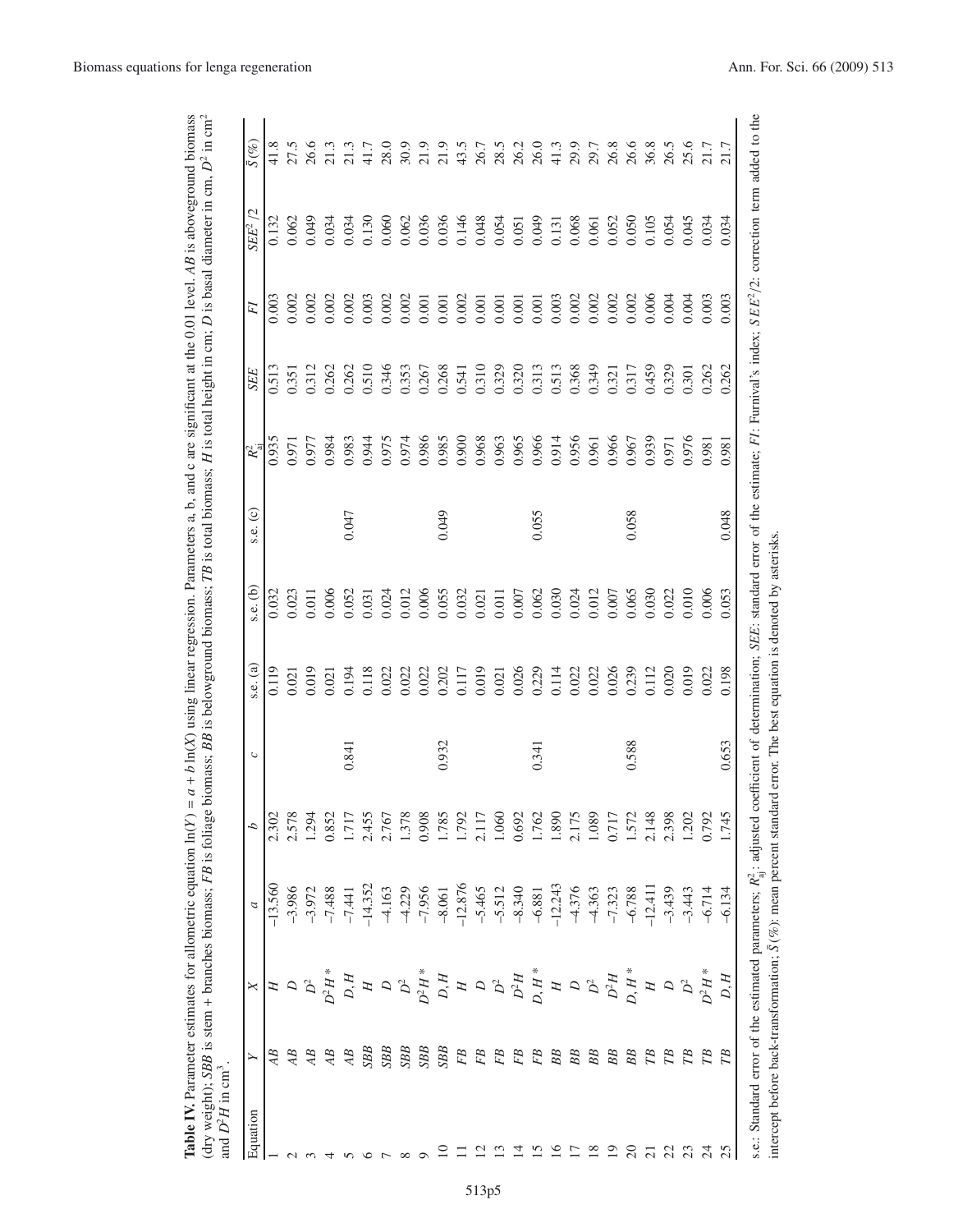<span id="page-5-0"></span>

**Figure 2.** Scatterplots of basal diameter (cm) and total height (cm) vs. total biomass (dry weight) (kg) of the natural regeneration (*n* = 390).

combined equations increased  $R_{\rm aj}^2$  values by less than 1.5% for the different biomass components. A similar contribution of *H* was reported by Williams and Mc Clenahen [\(1984\)](#page-7-23) for different hardwood tree seedlings and saplings and by Wagner and Ter-Mikaelian [\(1999\)](#page-7-0) for coniferous tree seedlings. In contrast with mature trees, simple measurements of height are easier to take in the field than basal diameter measurements, especially when natural regeneration is dense.

Because *D* alone is such a good biomass predictor, only marginal improvement can be expected by adding *H* as a second independent variable. In this study, the addition of *H* contributed to decreases in the *SEE* for the different biomass compartments and to decreases in the mean percent standard error by 6.2% for the aboveground biomass, 3.1% to 3.3% for the belowground biomass, and 4.8% for the total biomass. Also the incorporation of height has the advantage of increasing the equation's potential applicability to different sites (Cole and Ewel, [2006](#page-7-21); Jackson et al., [1995\)](#page-7-6).

The best-fit equation for total biomass based on combinations of basal diameter (*D*) and total height (*H*) as independent variables in the form  $D^2H$  (Eq. (24); Tab. [IV\)](#page-4-0) presented, after arithmetical transformation, an adjusted  $R^2 = 0.94$ , a *SEE* = 0.068, and a  $\bar{S}$ (%) = 21.7%. The equation takes the following power form:

$$
Y = 0.00125625 \times (D^2 H)^{0.792}.
$$
 (10)

Aboveground biomass was best predicted by using the combination of basal diameter (*D*) and total height (*H*) as independent variables in the form  $D^2H$  (Eq. [\(4\)](#page-2-2); Tab. [IV\)](#page-4-0) and presented, after arithmetical transformation, an adjusted  $R^2$  = 0.89, a *SEE* = 0.068, and a  $\bar{S}$ (%) = 21.3%. The equation takes the following power form:

$$
Y = 0.00057926 \times (D^2 H)^{0.852}.
$$
 (11)

The stem and branches biomass was best predicted by using the combination of basal diameter (*D*) and total height (*H*) as independent variables in the form  $D^2H$  (Eq. [\(9\)](#page-3-2); Tab. [IV\)](#page-4-0) and presented, after arithmetical transformation, an adjusted  $R^2$  = 0.80, a *SEE* = 0.081, and a  $\bar{S}(\%)$  = 21.9%. The equation takes the following power form:

$$
Y = 0.00035044 \times (D^2 H)^{0.908}.
$$
 (12)

This is consistent with Williams and McClenahen [\(1984\)](#page-7-23), who suggested that the combination of basal diameter and total height in the form  $D^2H$  provides the best independent variable for predicting aboveground biomass of seedlings and saplings.

Foliage biomass was best predicted by using basal diameter (*D*) and total height (*H*) as independent variables (Eq. (15); Tab. [IV\)](#page-4-0) and presented, after arithmetical transformation, an adjusted  $R^2 = 0.84$ , a *SEE* = 0.010, and a  $\bar{S}(\%) = 26.6\%$ . The equation takes the following power form:

$$
Y = 0.0010272 \times D^{1.762} \times H^{0.341}.
$$
 (13)

Belowground biomass was best predicted by using *D* and *H* as independent variables (Eq. (20); Tab. [IV\)](#page-4-0) and presented, after arithmetical transformation, an adjusted  $R^2 = 0.95$ , a  $SEE =$ 0.016, and a  $\bar{S}(\%) = 26.6\%$ .

The equation takes the following power form:

$$
Y = 0.001185459 \times D^{1.572} \times H^{0.588}
$$
 (14)

Furnival's index confirmed the observed trend for the five equations (Tab. [IV\)](#page-4-0). For the five selected equations, the coefficient of Durbin-Watson, ranging between 1.853 and 1.987, suggests the independency of the residuals, justifying the choice of the models. Furthermore, the results of the Kolmogorov-Smirnoff test proved the normality of the distribution of the residuals, and the analysis of the scatterplots did not show patterns of increasing error variance when increasing the independent values.

The  $\bar{S}$ (%) of the selected equations, ranging between 21.3% and 26.6%, was within the range reported by Pastor et al. [\(1984\)](#page-7-24) and Zianis and Mencuccini [\(2003\)](#page-7-3) for regressions (for mature trees) developed from field data.

#### **3.2. Above-belowground biomass**

The collected biomass of the total set of sample seedlings and saplings used for the regression analysis (*n* = 390) reached 28.4 kg. It was dominated by aboveground biomass with 19.6 kg (68.9%), while belowground biomass reached 8.8 kg (31.1%). Foliage biomass represented 13.6% (2.7 kg) and stem and branches 86.4% (16.9 kg) of aboveground biomass. The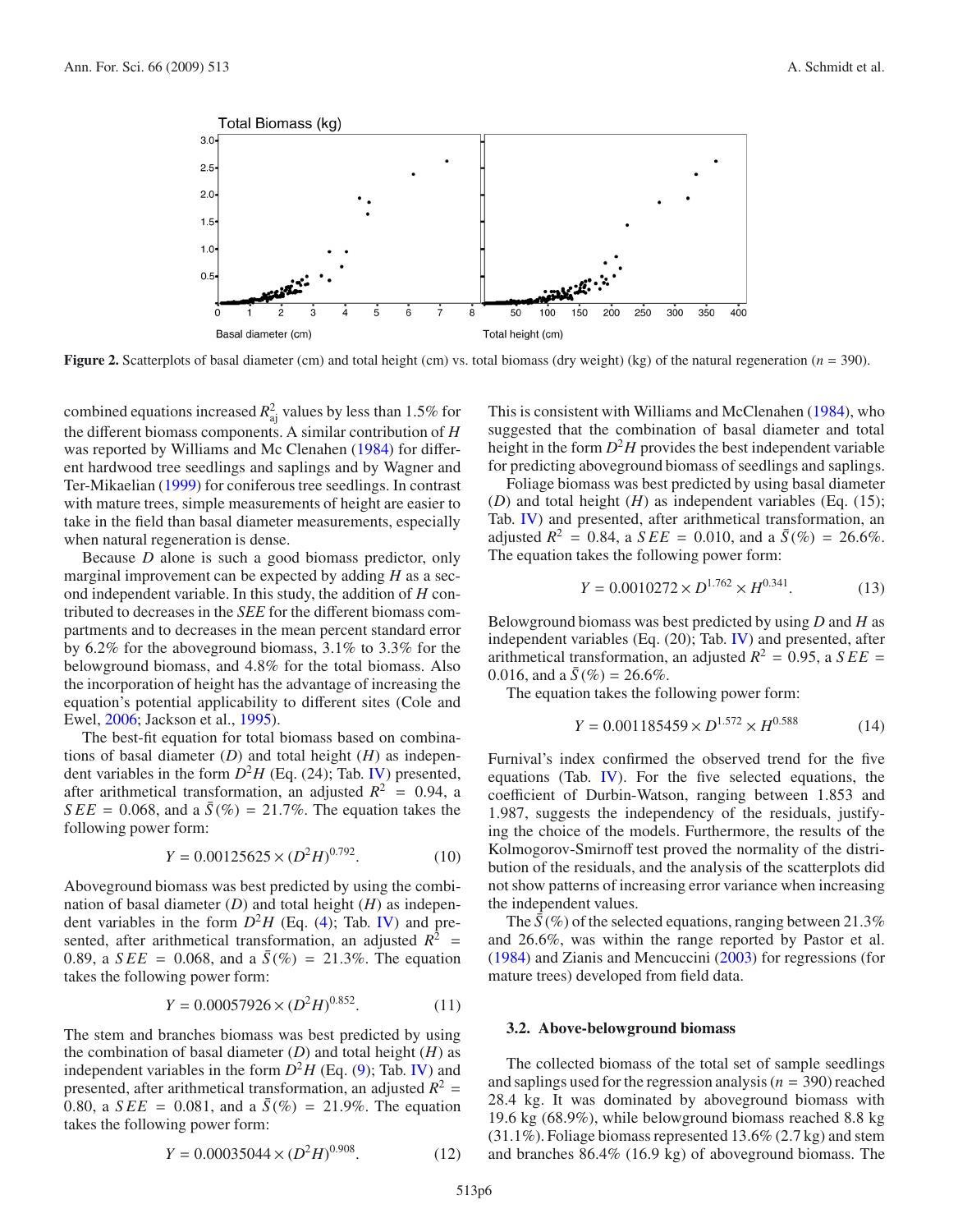Total

Roots

Foliage

3600

Stem + branches

 $2.4$ 

 $2.1$ 

 $1.8$ 

 $1.5$ 

 $1.2$ 

 $0.9$ 

 $0.6$ 

 $0.3$ 

 $\mathbf 0$ 

<span id="page-6-0"></span>Predicted biomass (kg)

Figure 3. Predictions of total, foliage, stem + branches, and roots biomass (dry weight) related to  $D^2H$  of the natural regeneration.

7200

 $D^2H$  (cm<sup>3</sup>)

10800

14400

estimated biomass for the same sample, using the selected biomass equations, was 27.3 kg for total biomass, 18.9 kg for aboveground biomass, and 8.7 kg for belowground biomass. This means an underestimation of 3.9%, 3.6%, and 1.2% respectively. Foliage biomass reached 2.6 kg and stem and branches biomass 17.4 kg. This means an underestimation of 3.7% for foliage biomass and an overestimation of 2.9% for stem and branches biomass. The difference between total biomass and the sum of above and belowground estimations was 1.1%, while the difference of aboveground biomass and the sum of foliage and stem and branches biomass was 5.5%. Similar tendencies between single-equation and additive estimations were described by Cienciala et al. [\(2006\)](#page-7-25) for *Fagus sylvatica*. Aboveground to belowground biomass ratios tended to increase with increasing tree size, ranging from 0.6 to 3.0. These ratios tendencies are comparable with Bartsch and Rapp [\(1994\)](#page-7-10) values, reporting aboveground to belowground ratios from 0.7 to 1.0 for 5-year old lenga seedlings in Argentina. Stem and branches to foliage biomass ratios exhibited similar tendencies with increasing tree size, ranging from 0.7 to 10.7 (Fig. [3\)](#page-6-0). The percentage of foliage biomass decreased with increasing stem basal diameter, consistent with the results reported by Haase and Haase [\(1995\)](#page-7-26).

# **3.3. Natural regeneration stand biomass**

The natural regeneration stand biomass estimated using the selected allometric equations for the different components varied from 0.9 Mg ha<sup>-1</sup> (0.5 Mg ha<sup>-1</sup> above and 0.4 Mg ha<sup>-1</sup> belowground) in the primary forest to 1.3 Mg ha<sup>-1</sup> (0.7 Mg ha<sup>-1</sup>) above and 0.6 Mg ha−<sup>1</sup> belowground) three years after the seed cut. Eight years after the seed cut the biomass increased to 3.2 Mg ha<sup>-1</sup> (2.0 Mg ha<sup>-1</sup> above and 1.2 Mg ha<sup>-1</sup> belowground) while 14 years after the seed cut the natural regeneration biomass went up to 19.5 Mg ha<sup>-1</sup> (13.6 Mg ha<sup>-1</sup> above

**Figure 4.** Foliage, stem + branches, and root biomass (dry weight) storage (Mg ha<sup>-1</sup>) in forest stands.

and 5.9 Mg ha−<sup>1</sup> belowground). A significant increase in the

natural regeneration biomass was observed in the 14-years chronosequence period  $(F = 21.0; P = 0.000)$ . The proportion of biomass allocated to stem and branches increased with tree size. This produced an increase in the above/belowground biomass ratio, from 1.5 in the primary forest to 2.3, 14 years after the seed cut (Fig. [4\)](#page-6-1). Similar tendencies were reported by Cole and Ewel [\(2006\)](#page-7-21) for small tropical trees.

# **3.4. Carbon storage**

Carbon concentrations in foliage and stem and branches were  $47.5\%$  (*SE* = 0.5%) and  $50.3\%$  (*SE* = 0.5%) respectively. Bartsch and Rapp [\(1994](#page-7-10)) reported a foliage carbon content between 42.2% and 46.8% for lenga seedlings growing in Argentina. Weber [\(2001\)](#page-7-27) reported carbon concentrations of 47.9% for foliage biomass, 50.2% for bark, and 47.3% for sapwood for mature lenga trees growing in Tierra del Fuego, Argentina. The high contents of carbon in stem and roots were due to the fact that we did not separate the bark from the sapwood, and bark exhibits more carbon content than sapwood. We assumed the same carbon values for roots than for stem and branches. Across the 14-years chronosequence, the carbon storage in the natural regeneration increased from 0.5 Mg ha<sup>-1</sup> (0.3 Mg ha<sup>-1</sup> above and 0.2 Mg ha<sup>-1</sup> belowground) in the primary forest to 9.8 Mg ha<sup>-1</sup> (6.8 Mg ha<sup>-1</sup>) above and 3.0 Mg ha<sup> $-1$ </sup> belowground) 14 years after the shelterwood cuts. Carbon storage is strongly related to biomass allocation dynamics in the natural regeneration.

The allometric biomass equations for *Nothofagus pumilio* seedlings and saplings presented in this paper are only valid within the range of stem heights and basal diameters used for the calibration of the equations. Differences in growing conditions such as available light, water or nutrients, result in different anatomical responses of seedlings (Bloomberg et al., [2008\)](#page-7-28). Due to this, the validity under different growth conditions or in other regions should be tested before general application, especially in forests with browsing damages, where the ratio of seedling height to seedling basal diameter is affected.

<span id="page-6-1"></span>